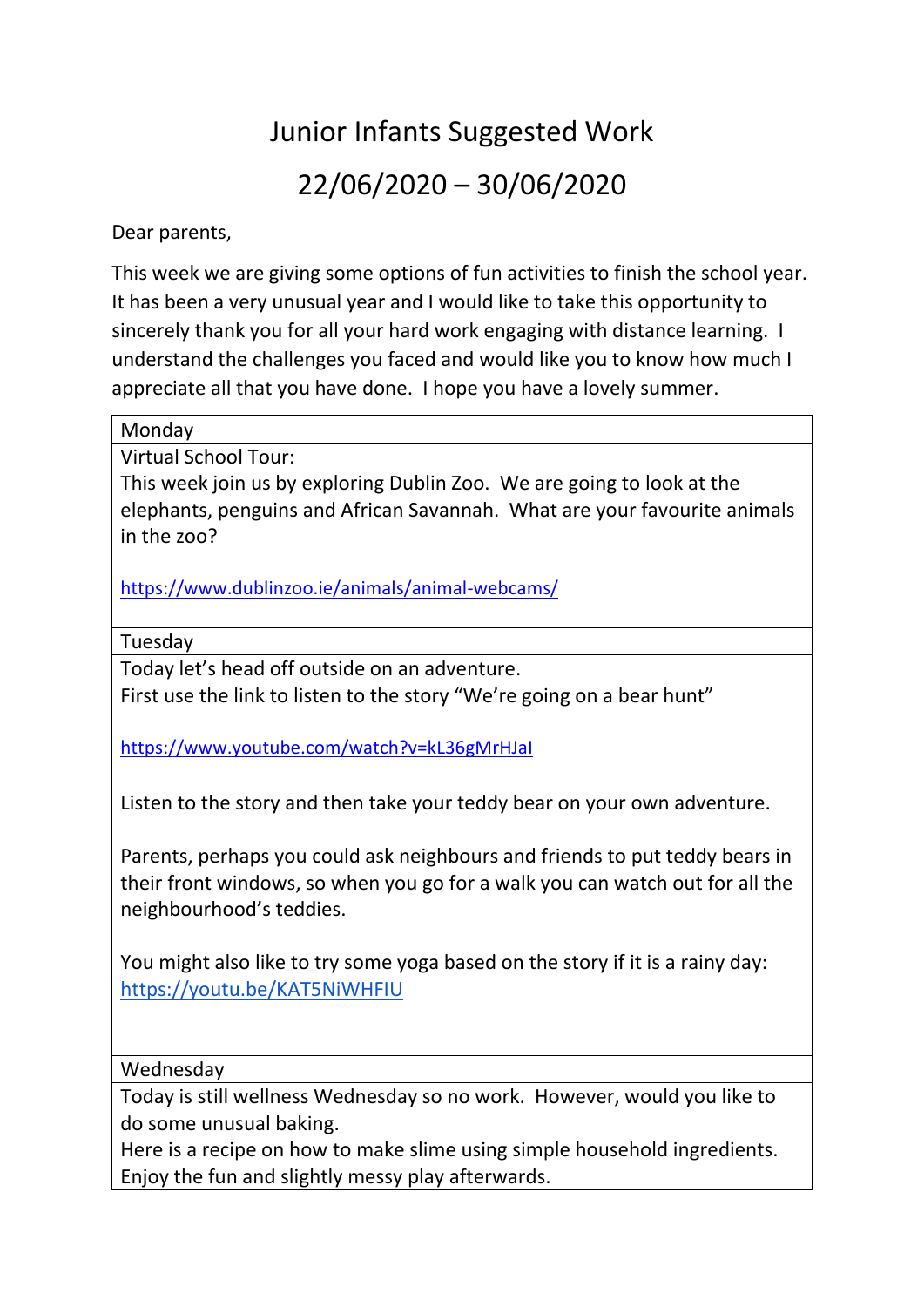<https://www.bbcgoodfood.com/howto/guide/how-make-slime-without-borax>

Or perhaps you might like to do or just watch a fun science experiment? Here is an experiment to make your own ice-cream. [Making Ice cream with Anyone for Science](https://www.youtube.com/watch?v=KRs0VOcwlRE&feature=youtu.be)

Thursday

## **Sports day!!**

Time for some fun! In June we always use the good weather for some fun games. Can you set up your own sports day at home? Here are some ideas you can use.

Egg and spoon race

Pillow sack race

Relay race

Three legged race

Throw the rolled up socks at a target

Dance competition

Penalty football kicks

And any other games you can think of.

The children might also like to listen to the following story - Maisy's Sports Day

[https://www.youtube.com/watch?reload=9&v=dguBluyAC7Y&feature=youtu](https://www.youtube.com/watch?reload=9&v=dguBluyAC7Y&feature=youtu.be) [.be](https://www.youtube.com/watch?reload=9&v=dguBluyAC7Y&feature=youtu.be)

Friday

It has been an unusual year. You might like to create some good memories with your child about their favourite memories of school this year. Below are two templates you can use to recall some good memories.

This page gives your child an opportunity to draw some of their favourite memories and you can write a little bit about the year at the bottom. [My favourite memories from this year](https://drive.google.com/file/d/1UPol8yD0n-II7cOTffGKp7u00WlR-vyy/view?usp=sharing)

This booklet is an activity that can be completed together. You might enjoy reminiscing about all your child has learned and their favourite parts of